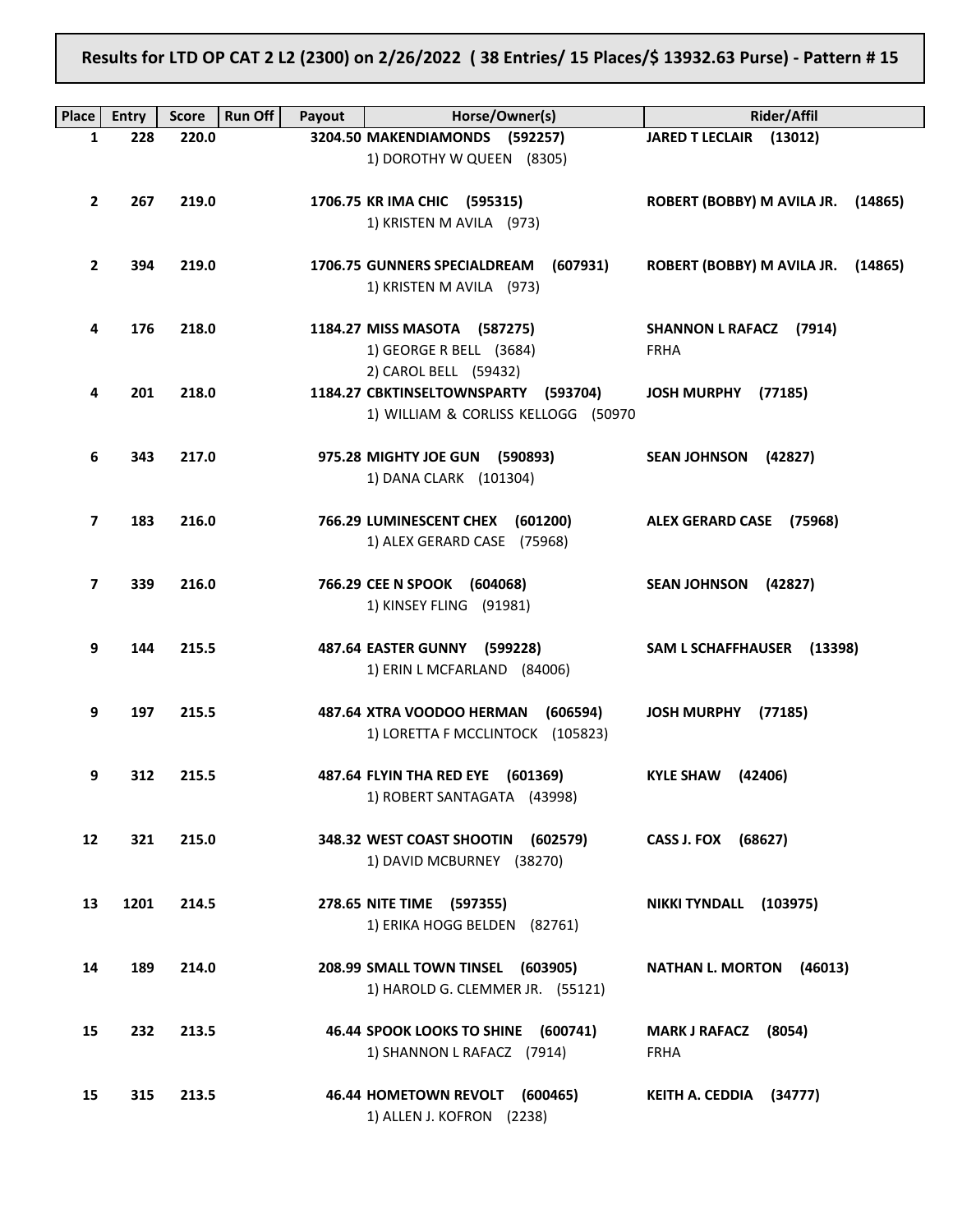| 15 | 333  | 213.5 | 46.44 SHINE ROMEO SHINE (601278)<br>1) WALTER FUCHS (19821)                                    | <b>MARGARET M. FUCHS (5277)</b>               |
|----|------|-------|------------------------------------------------------------------------------------------------|-----------------------------------------------|
| 18 | 393  | 213.0 | 0.00 ELECTRIC GUNMAN (588908)<br>1) DAVID PRATT (55181)                                        | ROBERT (BOBBY) M AVILA JR.<br>(14865)         |
| 19 | 156  | 212.5 | 0.00 SHE WHIZ HOTDAMALAMA (603385)<br>1) RAYMOND MURPHY JR. (56461)                            | ROMAIN AMPE (48674)                           |
| 19 | 157  | 212.5 | 0.00 LIL RUF VINTAGE (603852)<br>1) ERIN L MCFARLAND (84006)                                   | SAM L SCHAFFHAUSER (13398)                    |
| 19 | 182  | 212.5 | 0.00 LIL JOES JUICED (598680)<br>1) TAMMY RUSH (111752)                                        | <b>ALEX GERARD CASE</b><br>(75968)            |
| 19 | 400  | 212.5 | 0.00 ANGELS GOTTA GUN (655618)<br>1) CARRIE B AUSTIN (46614)                                   | <b>DANIEL R SANBORN</b><br>(10621)            |
| 19 | 1205 | 212.5 | 0.00 GUNNAOUTSMARTYOU (606740)<br>1) MATT GOODMAN (69733)                                      | <b>MATT GOODMAN</b><br>(69733)                |
| 24 | 320  | 211.5 | 0.00 GUTTER PUNK (601358)<br>1) POLLY S HILLIARD (18002)                                       | CASS J. FOX (68627)                           |
| 24 | 335  | 211.5 | 0.00 NOT A RUF SPRING<br>(606797)<br>1) VAUGHN C. ZIMMERMAN (15106)                            | <b>JEROMY J LIPPS</b><br>(30900)              |
| 26 | 161  | 210.0 | 0.00 A SPOOKIN GAL (598565)<br>1) TEXAS HORSE POWER RANCH LLC (10                              | <b>ANDREW G. FOX (37720)</b>                  |
| 27 | 199  | 208.5 | 0.00 RUMOR ROUND TOWN<br>(604533)<br>1) GARRY RAY SMITH (357)                                  | (8054)<br><b>MARK J RAFACZ</b><br><b>FRHA</b> |
| 27 | 231  | 208.5 | 0.00 SHINE FANCY SHINE (607352)<br>1) JARED T LECLAIR (13012)                                  | JARED T LECLAIR (13012)                       |
| 29 | 194  | 208.0 | 2) ALLEN C CRAVENS (41061)<br>0.00 BONITA CHIC (598473)<br>1) JILLANE B BROWN (10369)          | VINCIENZO P SANTOS (48189)                    |
| 30 | 236  | 207.0 | 2) WESLEY S. BROWN (17410)<br>0.00 MINE WOULD B U (605750)<br>1) HAROLD G. CLEMMER JR. (55121) | <b>NATHAN L. MORTON</b><br>(46013)            |
| 31 | 136  | 206.5 | 0.00 RUF N PRETTY<br>(604164)<br>1) MATT MURPHY (60527)                                        | ROMAIN AMPE (48674)                           |
| 31 | 332  | 206.5 | 0.00 T MAGNUM (599379)<br>1) WALTER FUCHS (19821)                                              | <b>MARGARET M. FUCHS (5277)</b>               |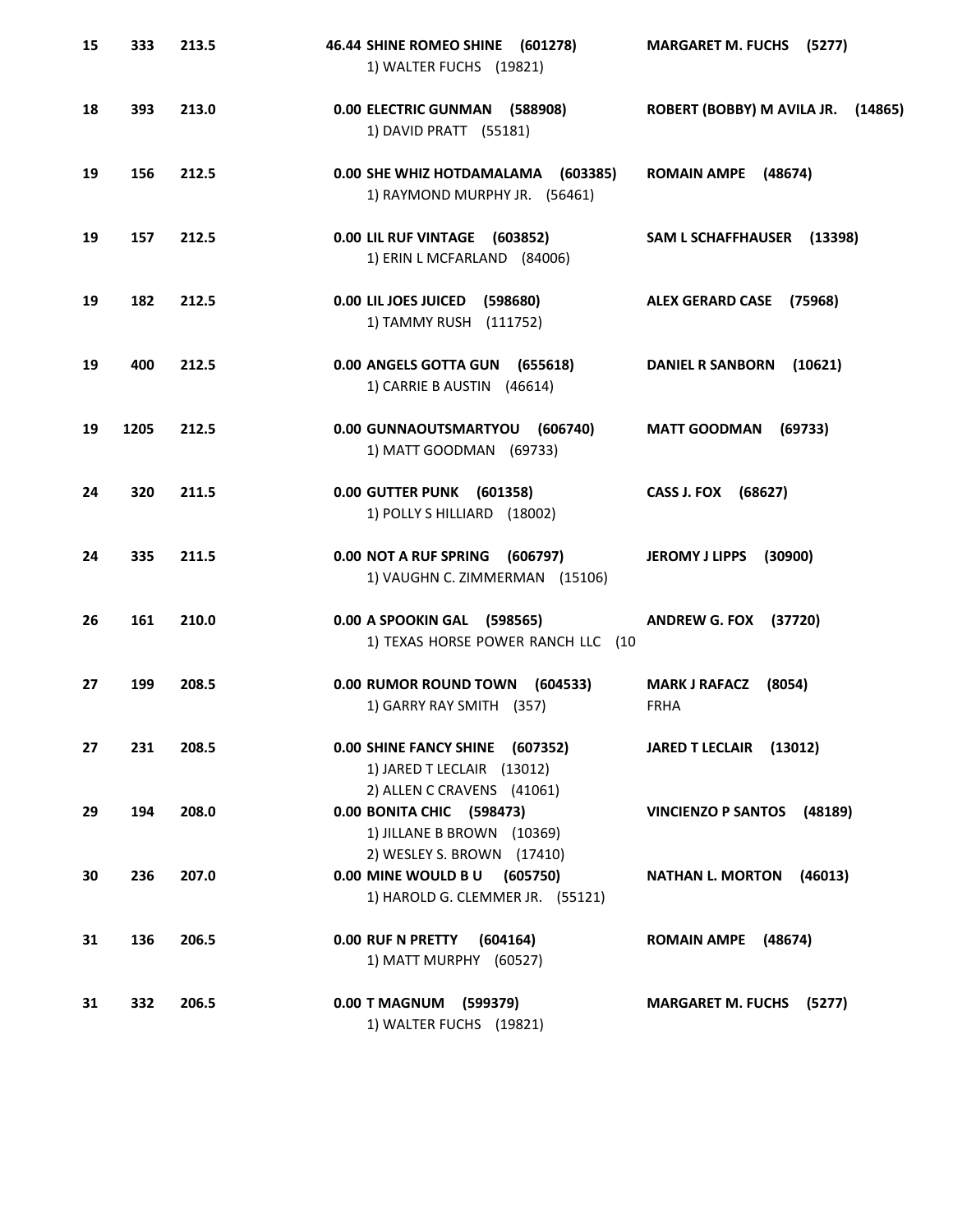| 33 | 334 | 205.5 | 0.00 RUBIE RED ROOSTER (597399)<br>1) JEROMY J LIPPS (30900)             | (30900)<br><b>JEROMY J LIPPS</b>       |
|----|-----|-------|--------------------------------------------------------------------------|----------------------------------------|
| 34 | 354 | 205.0 | 0.00 DARK STAR VINTAGE (597954)<br>1) MICHAEL JAMES RILEY (110148)       | <b>AUSTIN TYLER MORRIS</b><br>(100253) |
| 35 | 185 | 204.0 | 0.00 LIL SHOWTIME<br>(594196)<br>1) CREEKSIDE STABLES (46631)            | (32383)<br><b>HEATHER SERVIES</b>      |
| 36 | 200 | 201.5 | 0.00 CBK NUTRASHFORCASH (598364)<br>1) WILLIAM & CORLISS KELLOGG (50970  | <b>JOSH MURPHY</b><br>(77185)          |
| 37 | 165 | 0.0   | 0.00 BABY BLUES DUN IT (604954)<br>1) TEXAS HORSE POWER RANCH LLC (10    | (37720)<br><b>ANDREW G. FOX</b>        |
| 37 | 181 | 0.0   | <b>0.00 GUNNA BE ELECTRIC</b><br>(592390)<br>1) KELLY LYN MARTIN (84555) | <b>SAM L SCHAFFHAUSER</b><br>(13398)   |

Show Secretary: